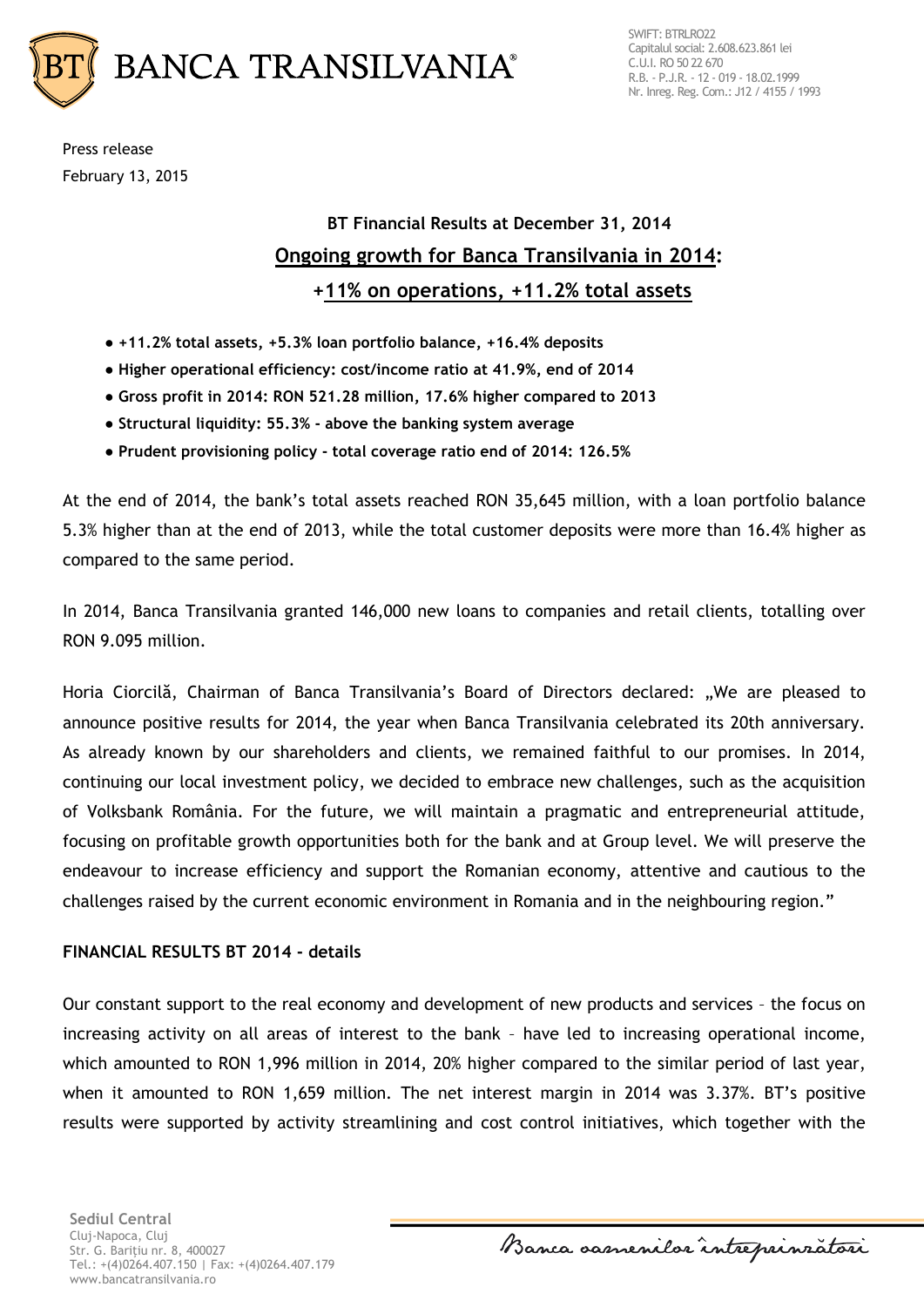overall business growth lead to an improvement of the cost to income ratio in 2014 by more than 14 percentage points versus 2013, notably 41.92%.

The number of active clients – both individuals and companies – increased by 7.4% compared to the same period last year, from 1.76 million to 1.89 million clients. Banca Transilvania maintained its attention on retail and SME clients, with tailored approaches for specialized segments. The number of operations through BT accounts was 11% higher versus the same period of 2013, with a fee income increase exceeding 13.5%. Starting 2014, Banca Transilvania became of systemic importance with regard to Transfond national clearing system, with a market share of 10.9% in terms of settlements.

Banca Transilvania ended 2014 with a portfolio of 2.34 million cards, generating transactions 16.7% higher than for the same period of last year. The bank's market share in terms of transaction volumes reached 17.9%. The credit card portfolio increased by 21% within the last 12 months.

The year 2014 brought consistent figure increases in the retail segment for Banca Transilvania, with granted loans exceeding RON 2,099 million. In terms of companies, during 2014 the Bank granted approximately 22,000 new loans.

As at 31.12.2014, the loan portfolio balance reached RON 20,020 million, whereas deposits from clients amounted to RON 30,046 million, resulting in a loan to deposit ratio of 66.6%. Banca Transilvania continues to record a very comfortable liquidity level, with a quick ratio of 55.28%, considerably better than the banking market average.

Further to the undertaking initiated in H2/2014 in compliance with the recommendation of the National Bank of Romania, we continued to write off loans with a debt service of more than 360 days, which are fully covered by depreciation adjustments. Write-offs amounted to RON 759 million in 2014.

Over the past years, Banca Transilvania has pursued a prudent lending policy, with special attention granted to risk dispersion. Non-performing loans, PAR >90 represent 10.87% of Banca Transilvania's credit portfolio end of 2014, being below the average of the Romanian banking system. In order to maintain provision coverage for NPLs even after fully provisioned loans had been written off, Banca Transilvania registered in 2014 net provision expenses for assets and lending commitments of RON 638 million, resulting in NPL coverage with related provisions and mortgage collateral by more than 126.5%, value which has been relatively stable over the past two years. The total provision balance as at 31.12.2014 amounts to RON 2,474 million, representing 12.4% of total loans.

Banca samenilar intreprinratori

2